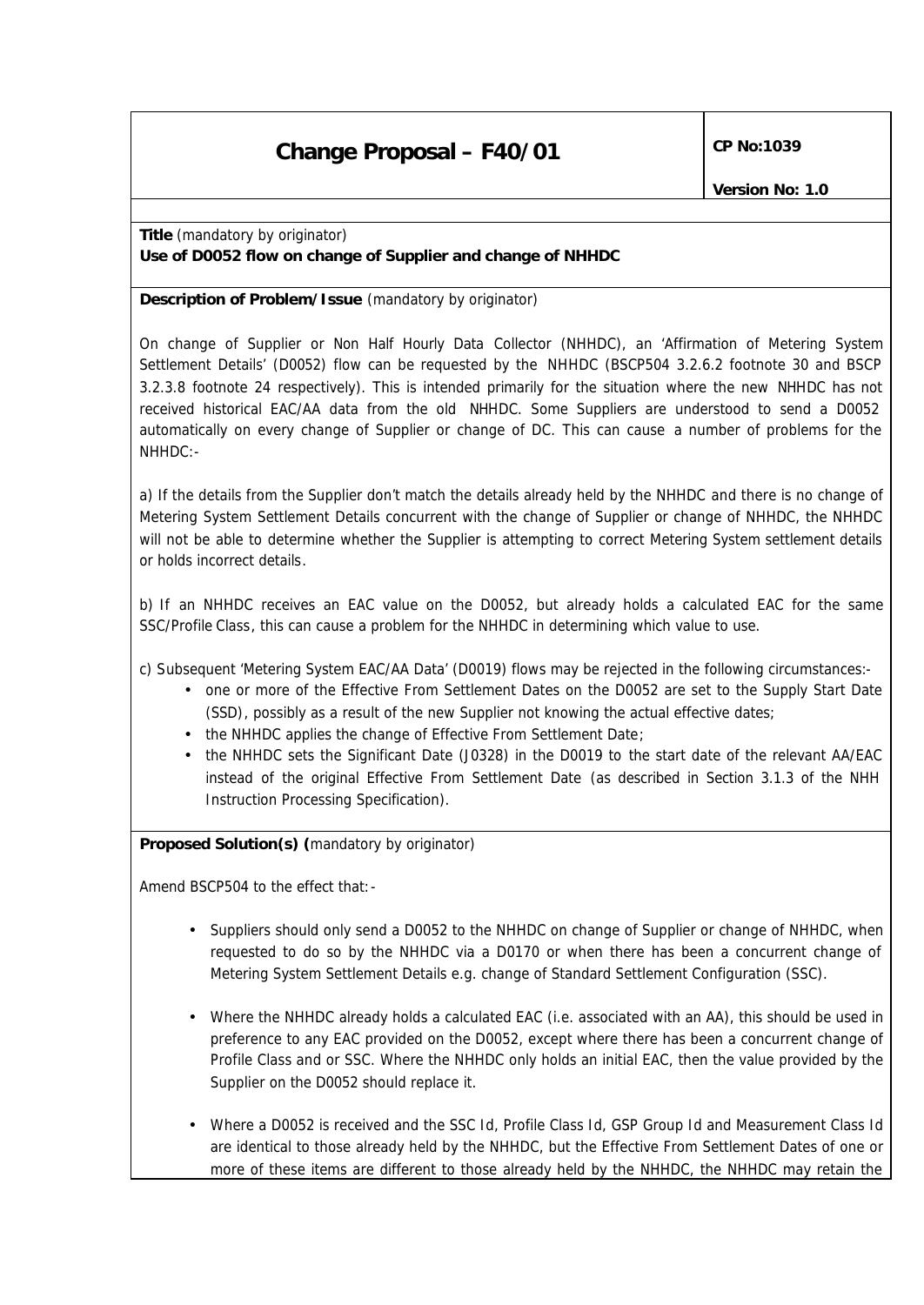## **Change Proposal – F40/01**  $\left[\text{CP No:1039}\right]$

#### *Version No: 1.0*

original Effective From Settlement Dates in preference to those notified on the D0052. In particular, if the Supplier aligns these dates to its Supply Start Date, NHHDCs that also align effective dates with SSD can do so, whilst NHHDCs that do not align effective dates with SSD, can retain the original dates.

See Attachment A for details of the proposed changes.

#### **Justification for Change** *(mandatory by originator)*

Suppliers may provide an EAC on the basis that it is a mandatory item on the D0052, rather than because they want the NHHDC to use it in preference to a calculated EAC already held by the NHHDC. In extreme cases, agents have found that loading a Supplier-provided EAC can lead to excessive EAC/AA values being calculated subsequently. Even where this in not the case, the existing rules are unclear about which EAC value should be used in the event of a conflict. The BSC Auditor has raised this as a market issue (ref. ELEXON/March2002/753).

Please note that whilst the proposed changes effectively mean that Suppliers can only amend EAC values up to the point that the NHHDC has calculated an AA for the current SSC/Profile Class, this is entirely consistent with Section S2 4.3.2(a) of the BSC, which only allows Initial EAC values to be specified for new connections and on change of SSC or Profile Class.

Changing Effective From Settlement Dates to the Supply Start Date without setting the Significant Date to the earliest of the original dates is causing Instruction Failures (D0023). This is a problem with the collation logic used by NHHDC systems in creating D0019 flows, rather than a problem with the D0052. However, the proposal to limit unnecessary changes to Effective From Settlement Dates as a result of D0052s sent on change of Supplier and NHHDC, should reduce the number of such Instruction Failures and, consequently, reduce the number of NHH Data Aggregation (D0095) Exceptions.

### **Configurable Items Potentially Affected by Proposed Solution(s)** *(optional by Originator)*

BSCP504

N.B. the use of the D0052 for unmetered Supplies is outside the scope of this Change Proposal. In the case of unmetered Supplies the EAC notified by the Supplier should always take precedence over any EAC already held by the NHHDC.

**Impact on Core Industry Documents** *(optional by originator)*

None.